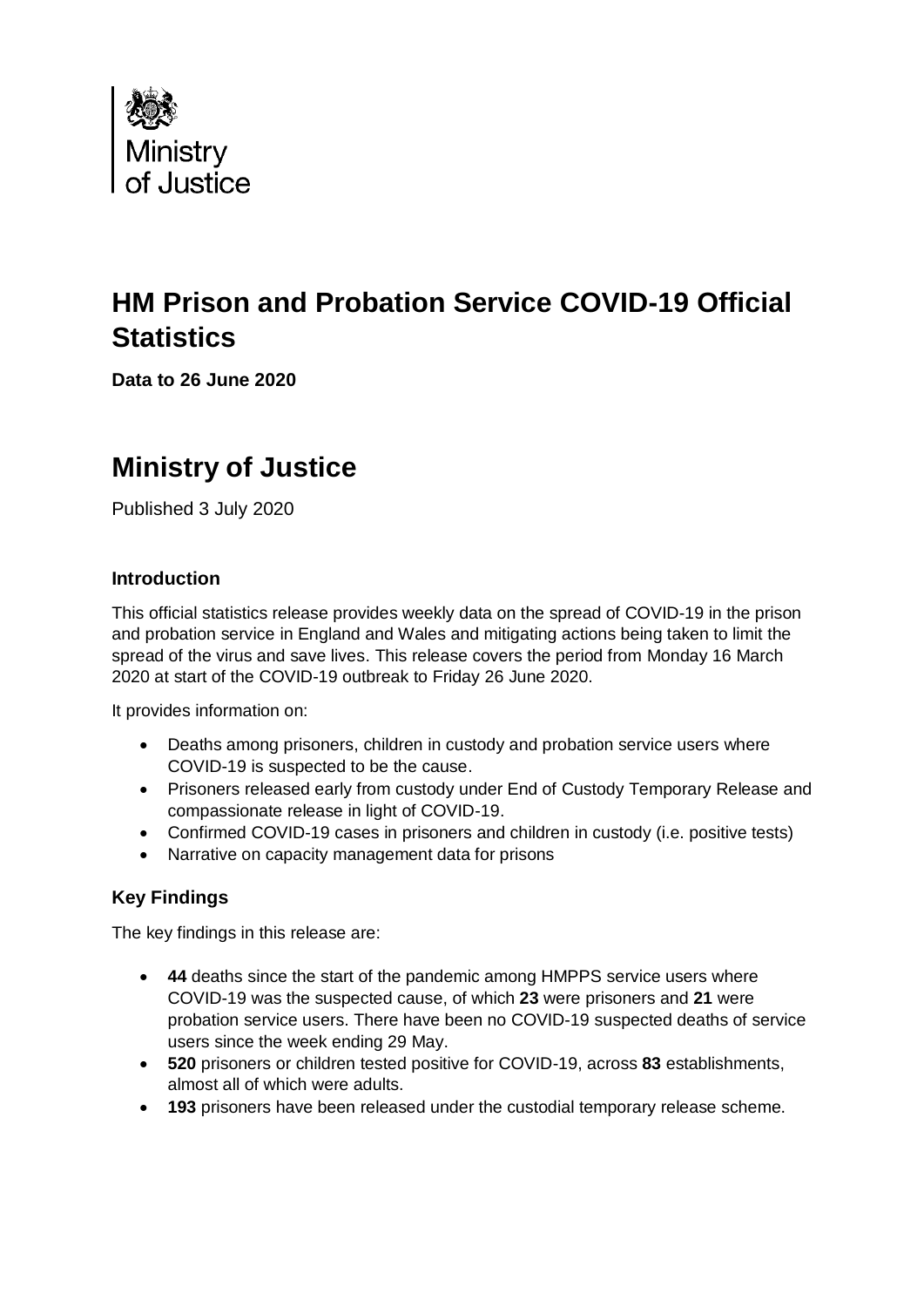## **Background**

Since the start of the COVID-19 pandemic, there has been keen public and Parliamentary interest in how the Ministry of Justice (MOJ) and Her Majesty's Prison and Probation Service (HMPPS) are managing the running of prisons and the probation system to limit the spread of the virus while maintaining the core functions of these vital parts of the justice system. Publishing this data aims to bring transparency to the strategies HMPPS is employing to manage the prison and probation systems, as well as the impact of the virus on service users and staff.

The core tenet of the HMPPS's prison strategy, building on Public Health England (PHE) and Public Health Wales (PHW) advice and learning developed in managing an early outbreak of the virus, is the implementation of effective isolation, reverse cohorting of new entrants to custody, and shielding of vulnerable prisoners. In addition, HMPPS have reduced the movement of prisoners and staff between prisons to prevent the "seeding and feeding" of infection, and have restricted regimes to prevent social contact in custody.

Using the latest modelling from PHE, HMPPS estimate that creating a headroom across the prison estate of 5,500 (5,000 in the adult male estate) would allow them to fully implement this strategy, and could be effective in limiting the spread of the virus. The model on transmission of COVID-19 in prisons can be **found here<sup>1</sup>. HMPPS** is seeking to achieve that headroom through a combination of reductions in operational capacity, new prison accommodation, releases from prison, and reduced receptions into prison. The management of HMPPS' actions has been informed by the advice of experts from public health authorities, and will be kept under constant review.

#### **1. Capacity management**

**.** 

As of 26 June 2020, the prison population is 79,500, showing a reduction of over 4,500 since 13 March 2020<sup>2</sup>. This has primarily been driven by a reduction in inflows from the courts due to COVID-19 disruption, whilst outflows have continued as usual as prisoners reach their release dates. As at 26 June, the useable operational capacity of the prison system had been reduced by around 3,850 places to support implementation of the compartmentalisation strategy described below.

Further measures were introduced in April to ease pressure on prisons in the short-term. This saw the early release of some low-risk offenders near to the end of their custodial sentence and some other risk-assessed vulnerable prisoners, including pregnant women and mothers with babies on compassionate grounds. As of 26 June, the number of early releases under the end of custody temporary release scheme to date is 193, of which 48 were compassionate releases of vulnerable prisoners, pregnant women and mothers with babies.

HMPPS have also adopted a capacity management approach known as 'compartmentalisation'. This involves the isolation of all prisoners with symptoms, the shielding of vulnerable prisoners in the system and all new arrivals being quarantined for 14 days.

<sup>1</sup> <https://www.gov.uk/government/publications/covid-19-population-management-strategy-for-prisons>

<sup>2</sup> <https://www.gov.uk/government/statistics/prison-population-figures-2020>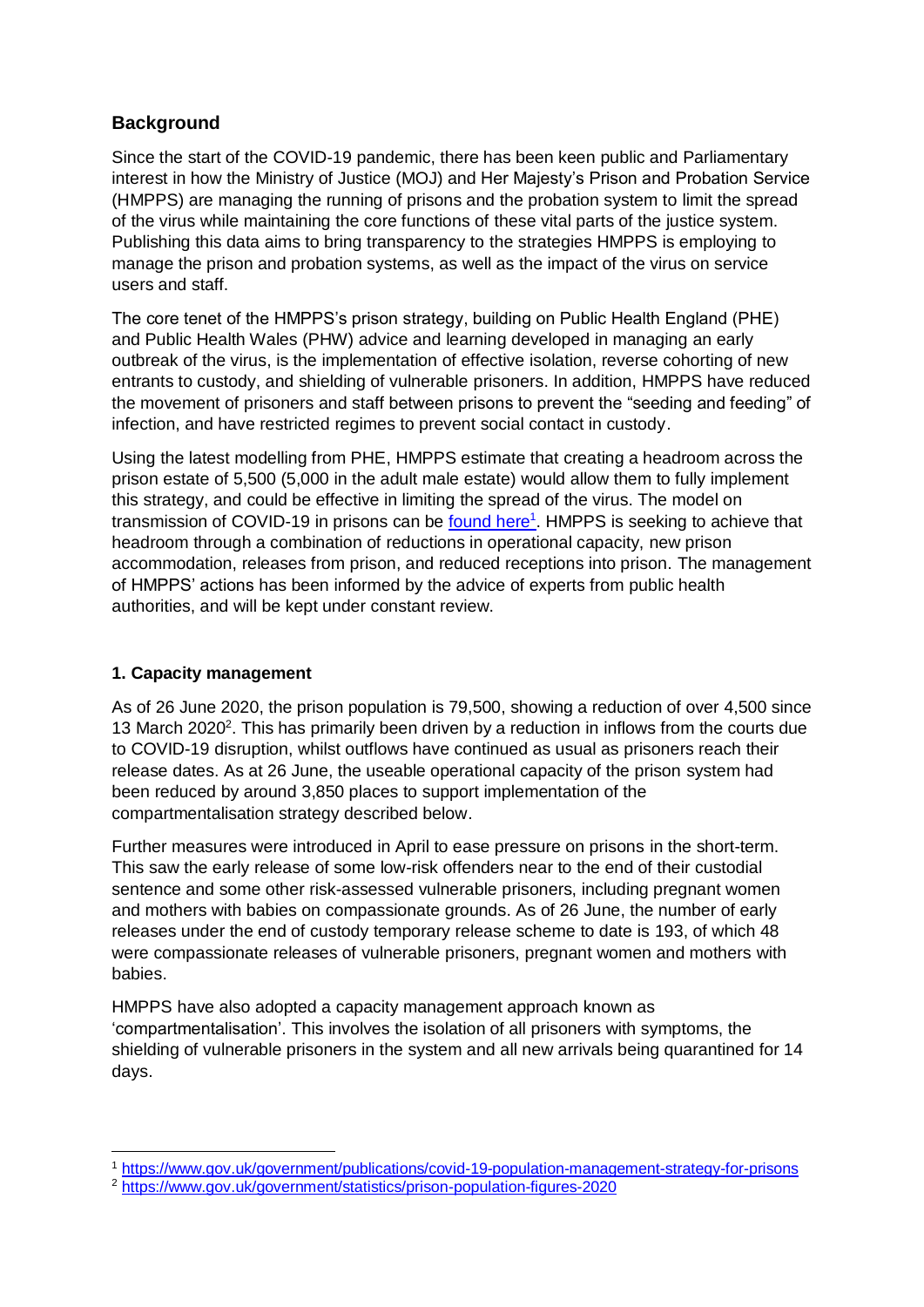#### **2. Deaths**

The service has taken the above measures to limit the spread of the virus and to protect staff and service users. However, prisons and probation, like all other sectors in the England in Wales have experienced deaths due to COVID-19.

Deaths reported are those where COVID-19 is suspected to be the cause. Each case will be investigated by the Prison and Probation Ombudsman to determine the official cause of death. In the period to 26 June, there had been a total of 44 deaths among HMPPS service users suspected to be due to COVID-19. This includes 23 prisoner deaths, with no deaths of children in custody. Amongst the probation caseload, there were 21 deaths suspected to be due to COVID-19. Of these, 14 were in the National Probation Service, 7 in Community Rehabilitation Companies, with no deaths in the Electronic Monitoring Service, Approved Premises and Bail Accommodation Support Services. There have been no COVID-19 suspected deaths of service users since the week ending 29 May.

Data relating to the deaths of prison and probation officers can be found in the Office for National Statistics release, [Coronavirus \(COVID-19\) related deaths by occupation](https://www.ons.gov.uk/peoplepopulationandcommunity/healthandsocialcare/causesofdeath/bulletins/coronaviruscovid19relateddeathsbyoccupationenglandandwales/deathsregistereduptoandincluding20april2020)<sup>3</sup>, and will be subsequently released in **HMPPS Workforce Statistics<sup>4</sup>** release in August alongside COVID-19 related staff sickness data.

Data relating to the deaths of service users will be published in the National Statistics report ['Safety in Custody'](https://www.gov.uk/government/collections/safety-in-custody-statistics) and official statistics report ['Deaths of Offenders in the Community'](https://www.gov.uk/government/collections/death-of-offenders-in-the-community).

### **3. Testing**

**.** 

Testing practices in prisons and Youth Custody Service sites have been determined locally. Initially, once a small sample of prisoners or children had tested positive in an establishment, no further tests were carried out on symptomatic individuals to preserve testing kits and on the assumption all further tests would be positive. This policy was changed on 15 April 2020, due to the increased availability of testing supplies meaning all symptomatic prisoners or children are now tested.

So far, in the period to 26 June, a cumulative total of 520 prisoners or children have tested positive for COVID-19 across 83 establishments. Of which 510 were prisoners and 10 were children<sup>5</sup>.

<sup>3</sup>[https://www.ons.gov.uk/peoplepopulationandcommunity/healthandsocialcare/causesofdeath/bulletins](https://www.ons.gov.uk/peoplepopulationandcommunity/healthandsocialcare/causesofdeath/bulletins/coronaviruscovid19relateddeathsbyoccupationenglandandwales/deathsregistereduptoandincluding20april2020) [/coronaviruscovid19relateddeathsbyoccupationenglandandwales/deathsregistereduptoandincluding20](https://www.ons.gov.uk/peoplepopulationandcommunity/healthandsocialcare/causesofdeath/bulletins/coronaviruscovid19relateddeathsbyoccupationenglandandwales/deathsregistereduptoandincluding20april2020) [april2020](https://www.ons.gov.uk/peoplepopulationandcommunity/healthandsocialcare/causesofdeath/bulletins/coronaviruscovid19relateddeathsbyoccupationenglandandwales/deathsregistereduptoandincluding20april2020)

<sup>4</sup> [https://www.gov.uk/government/collections/national-offender-management-service-workforce](https://www.gov.uk/government/collections/national-offender-management-service-workforce-statistics)[statistics](https://www.gov.uk/government/collections/national-offender-management-service-workforce-statistics)

<sup>&</sup>lt;sup>5</sup> Figures have been rounded to reflect data quality, therefore sub-categories may not sum to the aggregated data shown.